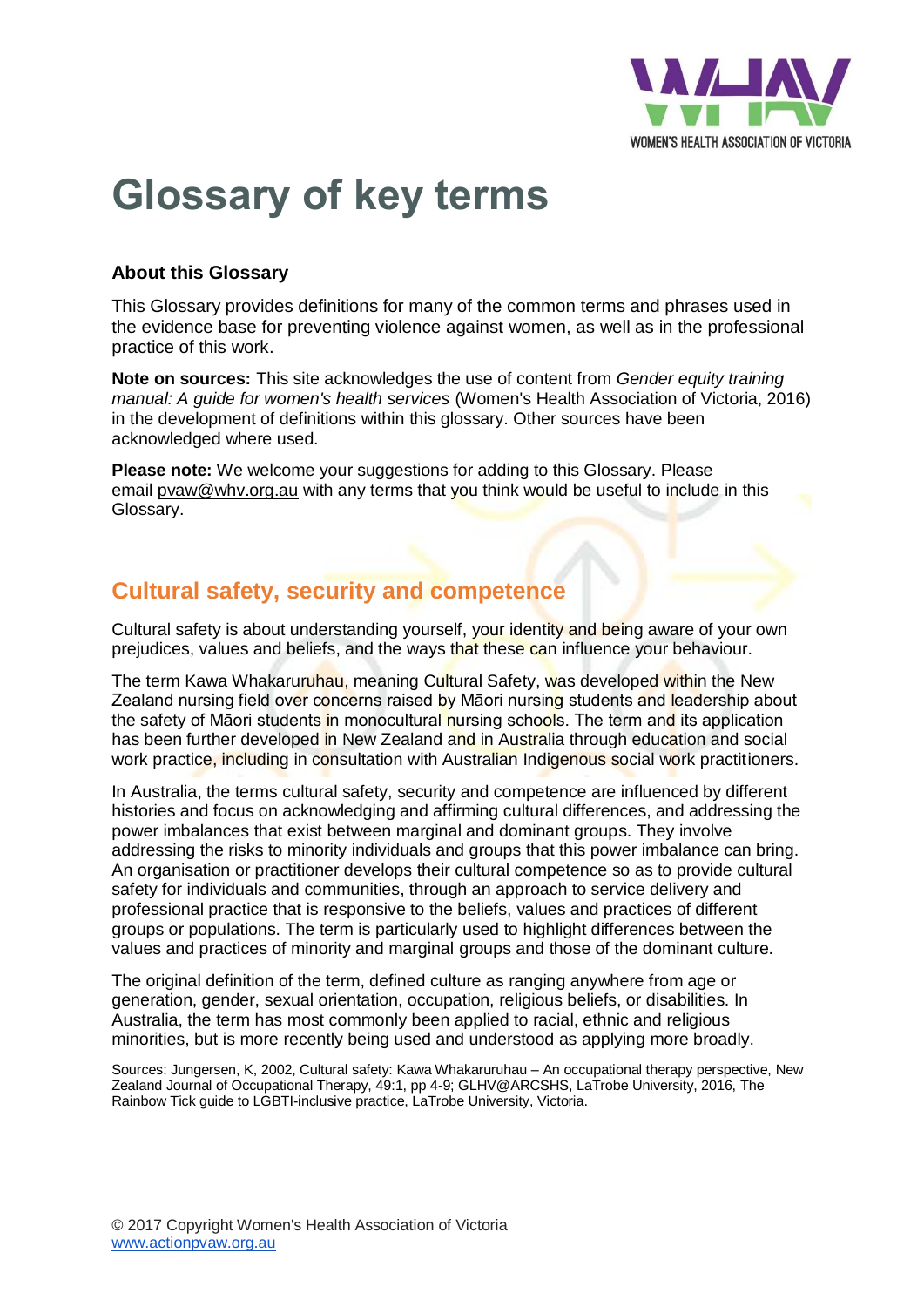## **Culturally and Linguistically Diverse (CALD)**

Culturally and Linguistically Diverse (CALD) is the preferred term for many government and community agencies as a contemporary descriptor for ethnic communities and/or communities of people from an immigrant or refugee background. CALD people are generally defined as those people born overseas, in countries other than those classified by the Australian Bureau of Statistics (ABS) as "main English speaking countries." Other terms sometimes used to describe this populations group include 'immigrant and refugee', Non-English-Speaking Background (NESB), newly arrived and overseas-born.

Sources: Ethnic Communities Council of Victoria, 2012, *Glossary of Terms*; Murdolo, A & Quiazon, R, 2016 *Key issues in working with men from immigrant and refugee communities in preventing violence against women: White Ribbon Research Series*, White Ribbon, NSW.

## **Disability**

Disability results from interactions between a person's impairment, understood as functional limitations, and the social, physical and attitudinal barriers they face. Addressing disability involves removing these barriers and minimizing the impact of living with an impairment on a person's life.

Source: GLHV@ARCSHS, LaTrobe University, 2016, *The Rainbow Tick guide to LGBTI-inclusive practice*, LaTrobe University, Victoria

## **Discrimination**

Discrimination is treating, or proposing to treat, someone unfavourably because of a personal characteristic such as national or ethnic origin; sex, gender, pregnancy or marital status; age; disability; religion; sexual orientation; trade union activity; or some other characteristic specified under anti-discrimination or human rights legislation. Information on personal characteristics protected by law can be found on the Victorian Equal Opportunity [and Human Rights Commission website.](http://www.humanrightscommission.vic.gov.au/)

Source: Women's Health Loddon Mallee, 2013, *Gender Equity Quality Standards: A Resource for Organisations*, Victoria.

## **Diversity**

The ways in which individuals and groups can differ from each other by way of attributes such as gender, ability, Aboriginality, religion and belief, culture, language, sexual orientation, socio-economic status, geography and age. They can have a significant impact on health needs, interests and outcomes. Some, such as ethnicity, are fixed, and others, such as socio-economic status, may change. Identity, circumstances and opportunities can be influenced by a combination of these attributes, and people often give priority to different aspects of their identities. This may also change over time. It is important to keep in mind the specific conditions experienced by marginalised groups of women and men.

Source: State of Victoria, 2011, *Gender and Diversity Lens for Health and Human Services*, Victoria

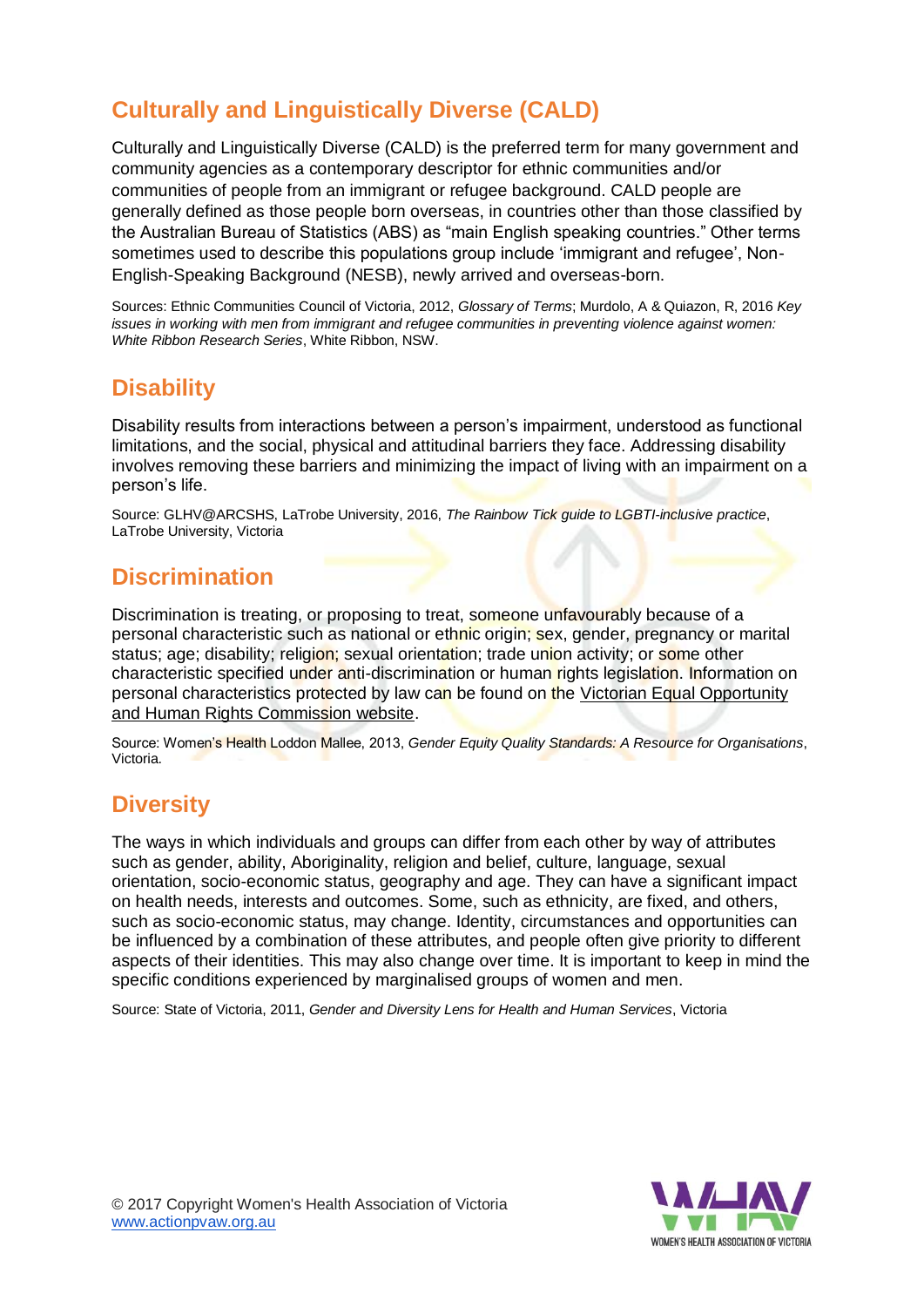## **Domestic violence**

Domestic violence refers to acts of violence that occur in domestic setting between people who are, or were, in an intimate relationship. These acts include physical, sexual, emotional, psychological and financial abuse. See also family violence.

Source: Our Watch et al., 2015, *Change the Story: A shared framework for the primary prevention of violence against women and their children in Australia*, Our Watch, Victoria.

### **Drivers of violence against women**

Specific aspects of gender inequality which underlie or create the necessary conditions for violence against women to occur. They include social structures, norms and practices arising from gender inequality in public and private life. These factors work alongside and interact with other forms of social discrimination and disadvantage.

Source: Our Watch et al., 2015, *Change the Story: A shared framework for the primary prevention of violence against women and their children in Australia*, Our Watch, Victoria.

#### **Early intervention (or secondary prevention)**

Is action targeting individuals or population subgroups that are showing early signs of perpetrating violence or being subjected to it. It includes, for example, action that addresses controlling behaviours before they become established patterns, or action in environments in which there are strong signs that violence might occur because of a strong culture of devaluing and disrespecting women.

### **Elder abuse**

Elder abuse is a form of family violence. It is any act which causes harm to an older person and is carried out by someone they know and trust. The abuser may be a: family member, friend, neighbour or carer. Abuse can be unintentional or deliberate. Elder abuse can take many forms including neglect and psychological, financial, physical, social, or sexual abuse. Elder abuse can happen to women and men. In Victoria, victims are most likely to be female, perpetrators slightly more likely to be male, and most abuse is committed by persons related to the older person or in a de facto relationship.

Source: Joosten, M, Dow, B & Blakey J, 2015, *Profile of elder abuse in Victoria Analysis of data about people seeking help from Seniors Rights Victoria: Summary report*, National Ageing Research Institute in partnership with Seniors Rights Victoria.

## **Equity**

Equity is about fairness, and making sure all people have access to the same opportunities. This does not involve treating everyone the same. Rather, it involves recognising that everyone is different and providing individuals and communities with the things they need to ensure that everyone has the same opportunities.

Source: GLHV@ARCSHS, LaTrobe University, 2016, *The Rainbow Tick guide to LGBTI-inclusive practice*, LaTrobe University, Victoria



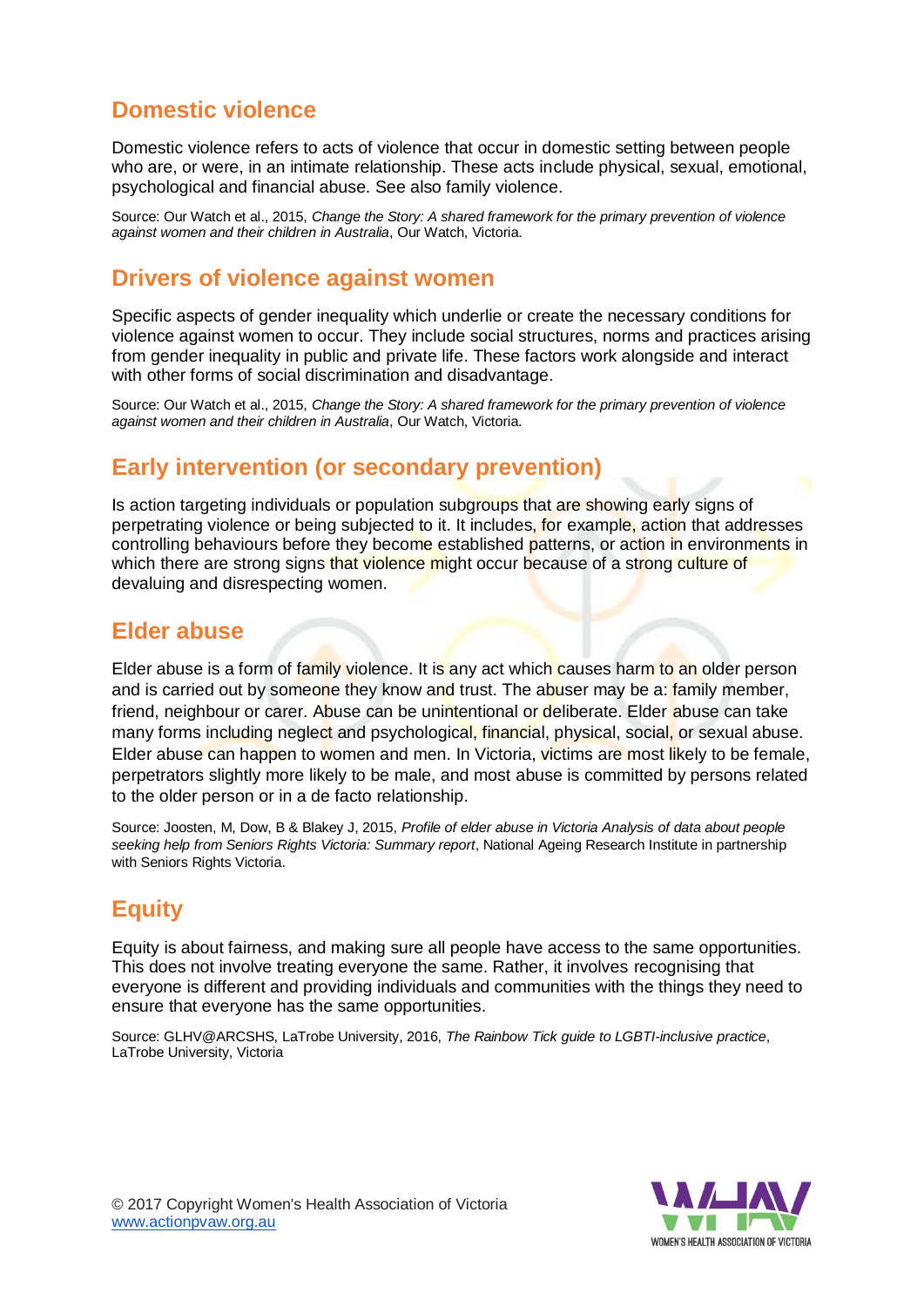## **Family violence**

Family violence is a broad term referring to violence between family members as well as violence between intimate partners. This includes, for example, elder abuse and adolescent violence against parents. Family violence includes violent or threatening behaviour, or any other form of behaviour that coerces or controls a family member or causes that family member to be fearful. Family violence is a fundamental violation of human rights. Family violence is the preferred term in Aboriginal communities due to the broad definition of family relationships.

Source: Our Watch et al., 2015, *Change the Story: A shared framework for the primary prevention of violence against women and their children in Australia*, Our Watch, Victoria.

## **Feminism and feminist frameworks**

Feminism is a range of political ideologies and movements that share a common goal: to define and advance political, economic, personal, and social rights for women and girls. Feminist belief and action ranges broadly. At one end, conservative versions of feminism seek advancement of women within and without changing current social structures. Transformative forms of feminism see women's inequality tied to broader systems of power, privilege and social inequality within society, and seek transformation of these structures and inequalities across society, within organisations and communities.

*A feminist framework* is an approach, to theoretical analysis or everyday practice, that is based in feminist principles.

### **Gender**

The socially constructed roles, behaviours, activities and attributes that a given society considers appropriate for women, men, boys and girls. These perceived differences between the sexes are socially, and not biologically, determined and are based on learned behaviour. As such, concepts of gender will differ within and between cultures, and change over time in response to cultural, religious, educational, historical and economic factors. While the social construction of gender is seen as a masculine/feminine binary, gender identity (how we view ourselves) is a spectrum, including people who identify as transgender, intersex or gender diverse.

### **Gender analysis**

Gender analysis identifies, analyses and informs action to address inequalities that arise from the different roles of women and men, or the unequal power relationships between them, and the consequences of these inequalities on their lives, their health and wellbeing. It can be used to ensure that women and men are not disadvantaged by a policy, program or project, to enhance the sustainability and effectiveness of activities, or to identify priority areas for action to promote equality between women and men.

Sources: World Health Organisation, 2002, *Gender analysis in health: a review of selected tools*, United Nations, Geneva; Hunt J, 2004, 'Introduction to gender analysis concepts and steps', *Development Bulletin*, 64, pp 100- 106.



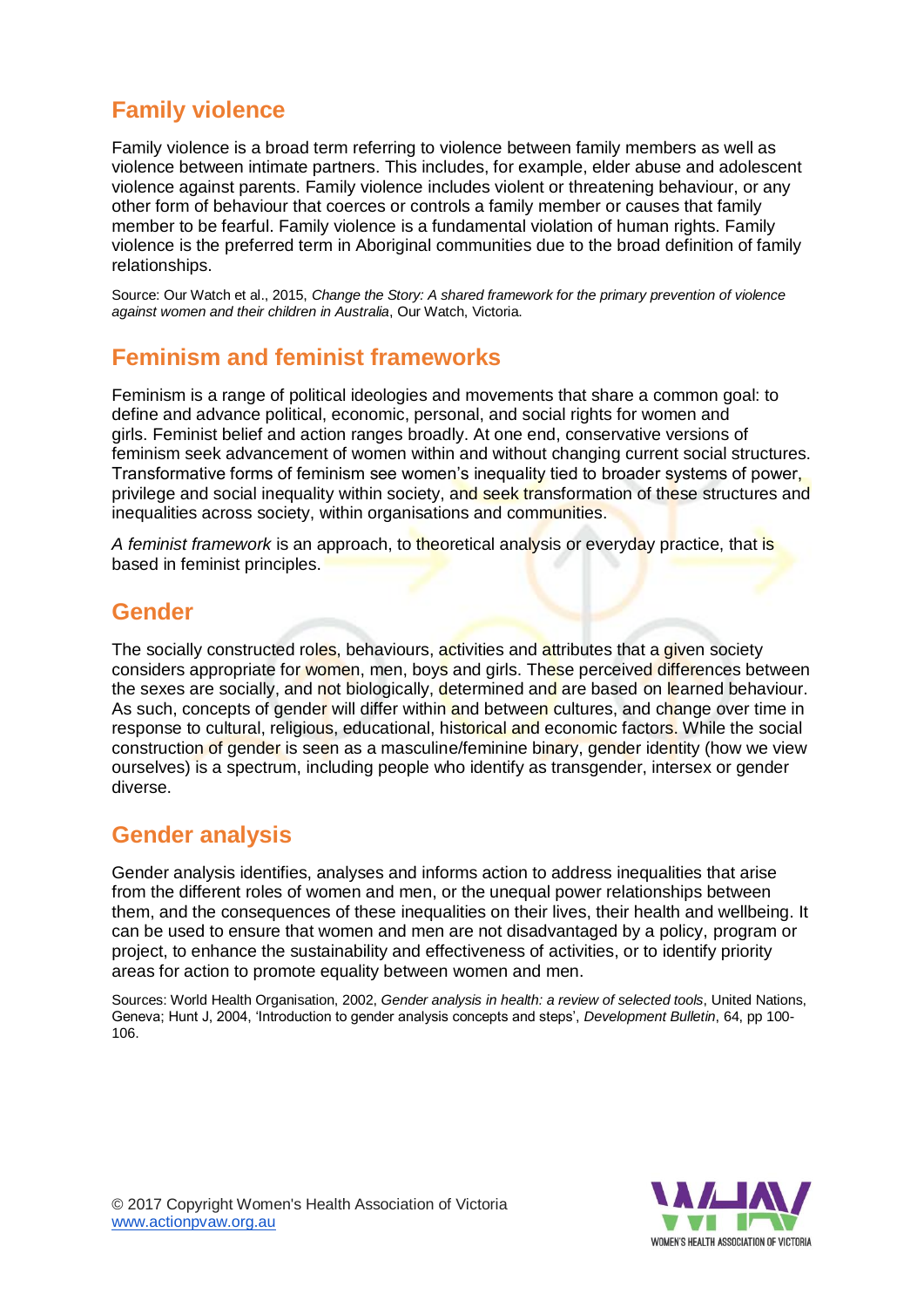## **Gender auditing**

A method of assessing accountability to gender equality policy commitments, drawing on social auditing principles (rather than those of financial auditing). Distinguishing features of a gender audit are: accountability; comprehensiveness (a broad organisation or program scope of enquiry); and the assessment of organisational performance against both internal and external benchmarks. Another term for organisational participatory gender auditing is gender self-assessment.

Source: Hunt J, 2000, *Institutionalising gender equality commitments in development organisations and programs*, Churchill fellowship report, Churchill Trust.

#### **Gender awareness or literacy**

A person's level of understanding of the ways in which societies define and prescribe different identities, and values to ideas of female and male, which creates norms and attitudes around gender, and which affects access to and control of resources. This awareness is necessary for the application of gender analysis into projects, programs and policies.

### **Gender-based violence**

Gender-based violence is an umbrella term for any harmful act that is perpetrated against a person's will and that is based on socially ascribed (i.e. gender) differences between males and females. It includes acts that inflict physical, sexual or mental harm or suffering, threats of such acts, coercion, and other deprivations of liberty.

Source: Inter-Agency Standing Committee, 2015, *Guidelines for integrating gender-based violence interventions in humanitarian action*, Inter-Agency Standing Committee.

## **Gender blind data**

Data that ignores, or deliberately does not address, gender and the gender-based differences. Relying on gender blind data has the potential to perpetuate existing inequalities between the sexes.

## **Gender discrimination**

The situation in which people are treated differently because of their gender, rather than on the basis of their individual skills or capabilities.

## **Gender equality**

Gender equality is the outcome reached through addressing gender inequities. It is the equal participation of women, men and gender diverse people in all spheres of public and private life and the equal valuing by society of women, girls, boys, men and gender diverse people.

Source: State of Victoria, 2011, *Gender and Diversity Lens for Health and Human Services*, Victoria

## **Gender equity**

The provision of fairness and justice in the distribution of benefits and responsibilities between women, men and gender diverse people. The concept recognises that people have

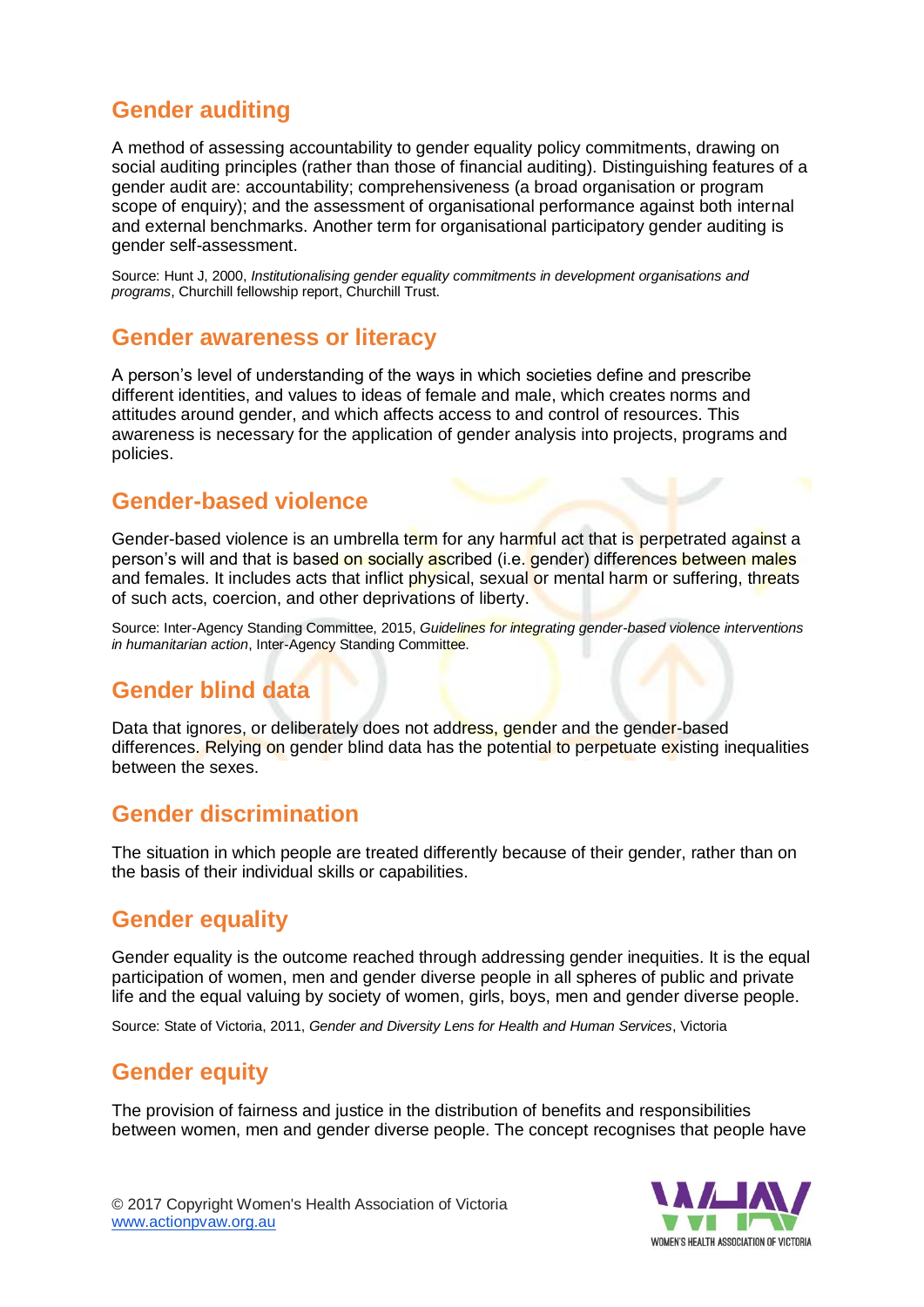different needs and access to power and that these differences should be identified and addressed in a manner that rectifies the imbalances across genders. It is not about the equal delivery of services or distribution of resources; equity recognises diversity and disadvantage, and seeks to direct resources and services towards those most in need to ensure equal outcomes for all.

Sources: United Nations Development Program, 2001, *Introductory gender analysis and gender planning training module for UNDP staff*, United Nations, Equador; Australian Women's Health Network, 2014, *Health and the primary prevention of violence against women position paper*, Victoria.

## **Gender inequality**

The unequitable distribution of power, resources, opportunity and value afforded to women, men and gender diverse people in a society due to prevailing gendered norms and structures.

Source: Our Watch et al., 2015, *Change the Story: A shared framework for the primary prevention of violence against women and their children in Australia*, Our Watch, Victoria.

## **Gender mainstreaming**

The process of assessing the different implications for women, men and gender diverse people of any planned action, including legislation, policies or programs, in all areas and at all levels. It is a strategy for making women, men and gender diverse people's concerns and experiences an integral dimension of the design, implementation, monitoring and evaluation of policies and programs in all political, economic and societal spheres so that all genders benefit equally and inequality is not perpetuated. The ultimate goal is to achieve gender equality.

Source: World Health Organisation, 2002, *Gender analysis in health a review of selected tools*, Geneva.

### **Gender neutral**

This refers to interventions which are intended to affect all people in the same way and assumes that a policy or program will have a neutral impact on people. It has not taken into account the differences in women, men and gender diverse people's roles or access to resources which will inhibit or facilitate their participation. Gender neutral policies or programs will only result in equitable outcomes by accident, not design, and will often unintentionally perpetuate or exacerbate existing inequalities in people's lives. Also called 'gender blind'.

Source: State of South Australia, 2010, *Inclusion matters – A public sector guide towards gender equity*, South Australia.

## **Gender planning/action plan/strategy**

A framework for addressing gender issues in an organisation, or in the design and implementation of a program or strategy, based on gender analysis. It identifies strategies, activities, resources, gender capacity-building initiatives, targets, and indicators for ensuring that both women, men and gender diverse people participate and benefit equally.



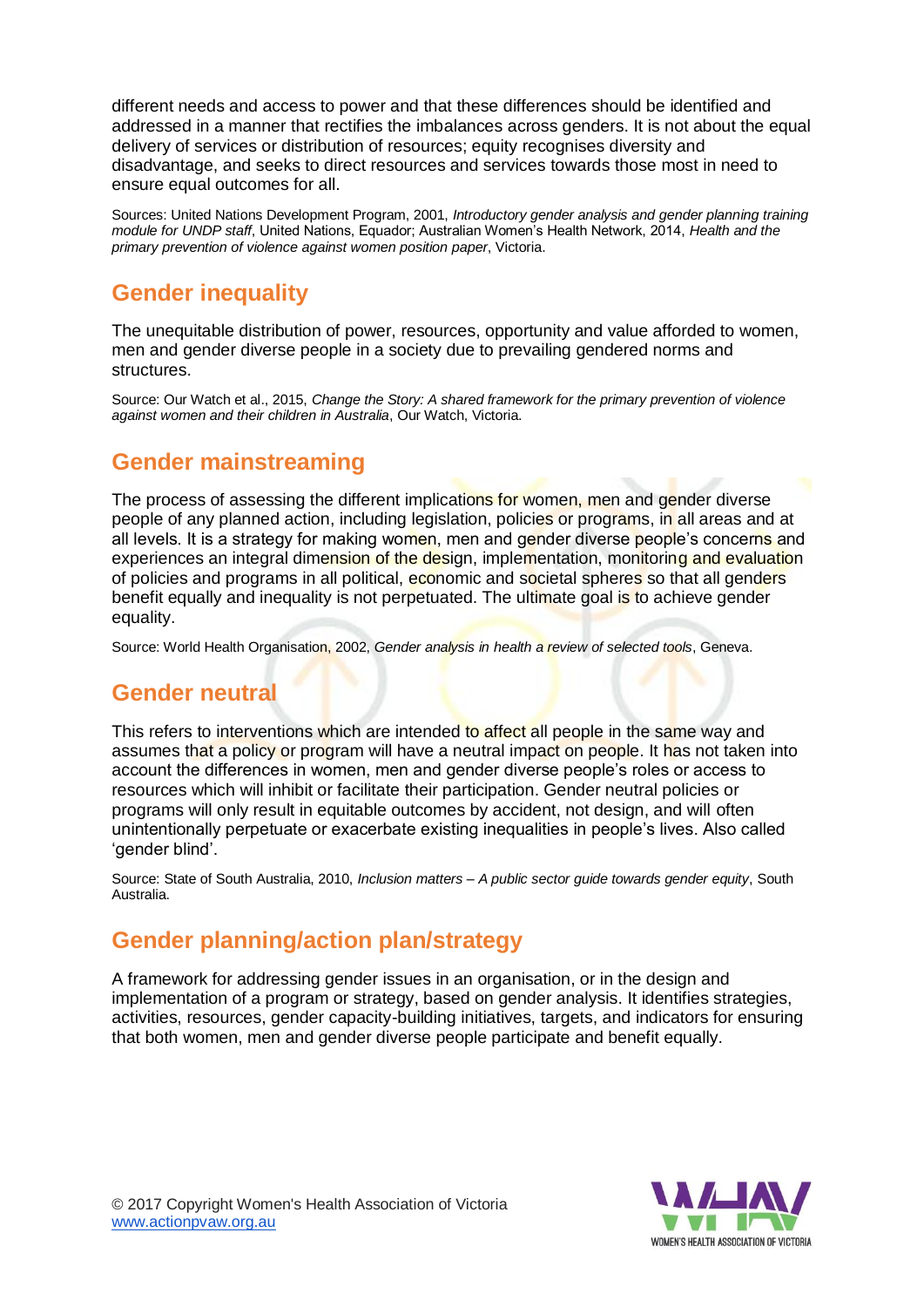## **Gender responsive, sensitive and inclusive**

An approach that takes gender into account, acknowledging the different experiences expectations, pressures, inequalities, and needs of women, men and gender diverse people.

Source: State of Victoria, 2011, *Service guideline for gender sensitivity and safety: promoting a holistic approach to wellbeing*, Victoria.

#### **Gender sensitive data**

Information generated through the use of sex disaggregated data and through applying a gender analysis or a gender lens. It informs program and policy design by recognising the different experiences of women, men and gender diverse people and provides an analysis and explanation of the differences in the data. It is the opposite of gender blind data as gender is recognised and taken into account.

Source: Women's Health Victoria, 2013, *Applied gender analysis workshop manual*, Victoria.

#### **Gender identity spectrum**

The recognition that gender identity is not a binary construct where there are only women and men but, rather, a spectrum, or continuum, spanning from man to woman with an infinite number of gendered states in between.

Source: Women's Health Victoria, 2013, *Applied gender analysis workshop manual*, Victoria.

#### **Gender transformative**

Gender transformative policy and practice examines, challenges and ultimately transforms structures, norms and behaviours that reinforce gender inequality and strengthens those that support gender equality.

Source: Women's Health Victoria, 2012, *Gender transformative policy and practice*, Victoria.

### **Gendered norms**

Gendered norms consist of a set of dominant beliefs and rules of conduct which are determined by a society or social group in relation to the types of roles, interests, behaviours and contributions expected from girls, boys, women, men and gender diverse people.

Source: Our Watch et al., 2015, *Change the Story: A shared framework for the primary prevention of violence against women and their children in Australia*, Our Watch, Victoria.

#### **Gendered practices**

The everyday practices, processes and behaviours undertaken at the individual/relationship level, organisational/institutional level and societal level that reinforce and perpetuate gendered norms and structures.

Source: Our Watch et al., 2015, *Change the Story: A shared framework for the primary prevention of violence against women and their children in Australia*, Our Watch, Victoria.



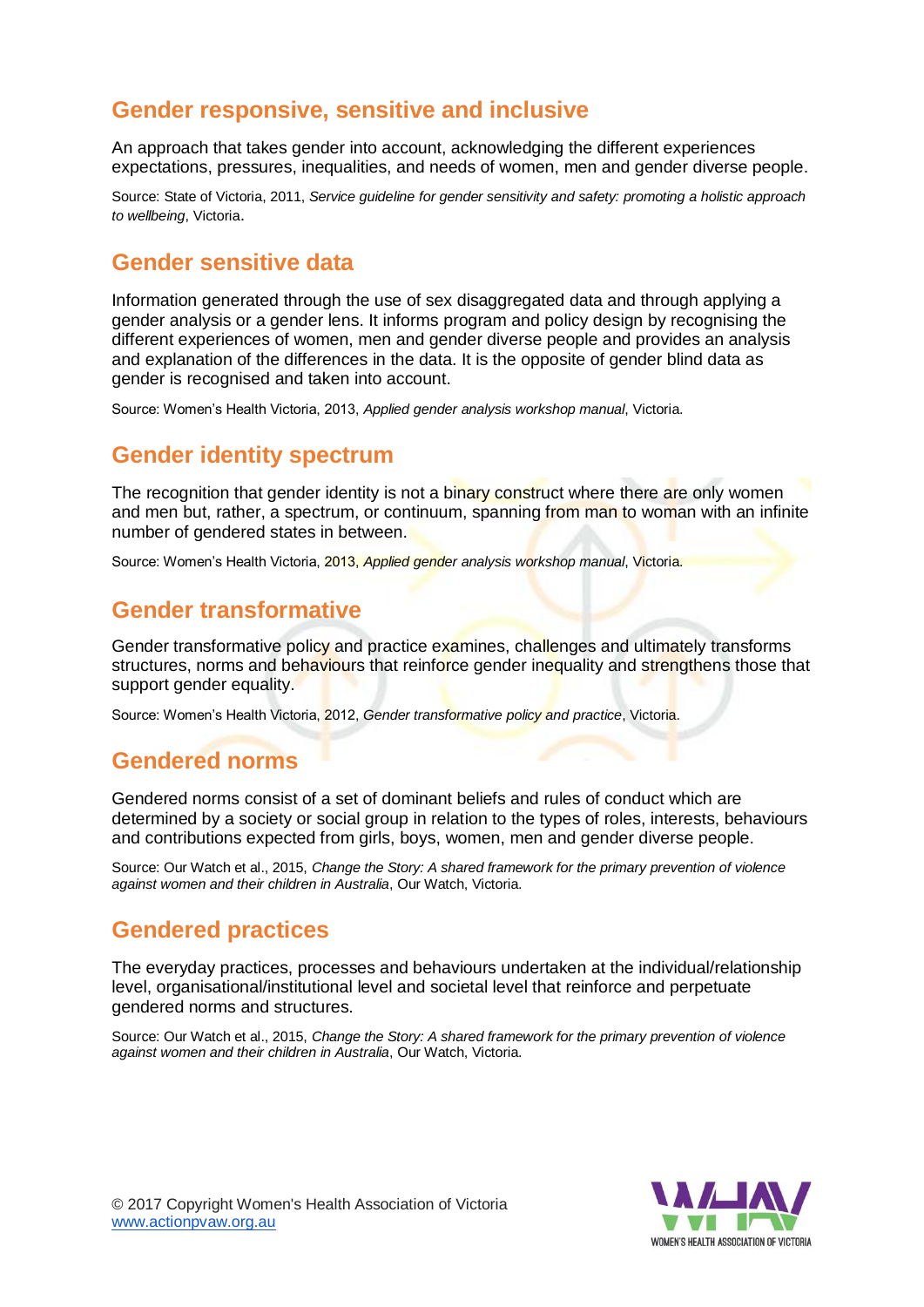## **Gendered structures**

The laws and systemic mechanisms that organise and reinforce an unequal distribution of economic, social and political power and resources between women, men and gender diverse people.

Source: Our Watch et al., 2015, *Change the Story: A shared framework for the primary prevention of violence against women and their children in Australia*, Our Watch, Victoria.

## **Homophobia, biphobia, transphobia**

These terms have distinct meanings as described below, and refer to the fear, hatred or intolerance of people of a particular sexual or gender identity, that often leads to discriminatory behaviour or abuse.

**Biphobia** - fear, hatred or intolerance of people who are bisexual, or perceived to be bisexual.

**Homophobia** - fear, hatred or intolerance of people who are same-sex attracted or are perceived to be same sex attracted, including lesbians, gay men and bisexuals.

**Transphobia** - fear, hatred or intolerance of people of who are transgender, or perceived to be transgender.

Source: GLHV@ARCSHS, LaTrobe University, 2016, *The Rainbow Tick guide to LGBTI-inclusive practice*, LaTrobe University, Victoria

## **Human rights**

Agreed international standards that recognise and protect the dignity and integrity of every individual, without distinction. The rights that we are entitled to simply because we are human, regardless of citizenship, ethnicity, nationality, ethnicity, language, sex, gender, sexual orientation or abilities and disabilities.

Source: United Nations High Commissioner for Refugees, 2006, *UNHCR Master Glossary of Terms*, Retrieved from [www.refworld.org/docid/42ce7d444.html](http://www.refworld.org/docid/42ce7d444.html)

### **Immigrant and refugee communities**

This term can be defined, used and understood in various ways. The term 'immigrant and refugee communities' is used on this site to describe people living in Victoria who were born overseas or whose parent(s) or grandparent(s) were born overseas in a predominantly non-English speaking or non-Western country. This term is used to highlight the impact of the migration and settlement process on communities. It is recognised that not everyone who fits this description will identify as or consider themselves to be an immigrant or refugee, or will use these words to describe themselves. It is also recognised that categories like 'immigrant' and 'refugee' are loaded with many meanings. These words change and are shaped by political and social forces and cut across a whole range of policy issues and areas such as health, housing, settlement, law, justice, immigration and citizenship. Other terms that can be used to describe these types of communities include: culturally and linguistically diverse (CALD); ethnic or ethno-specific; overseas-born; and non-English-speaking background (NESB).

Source: Chen, J, 2017, *Working with immigrant and refugee communities to prevent violence against women,* Multicultural Centre for Women's Health, Melbourne.

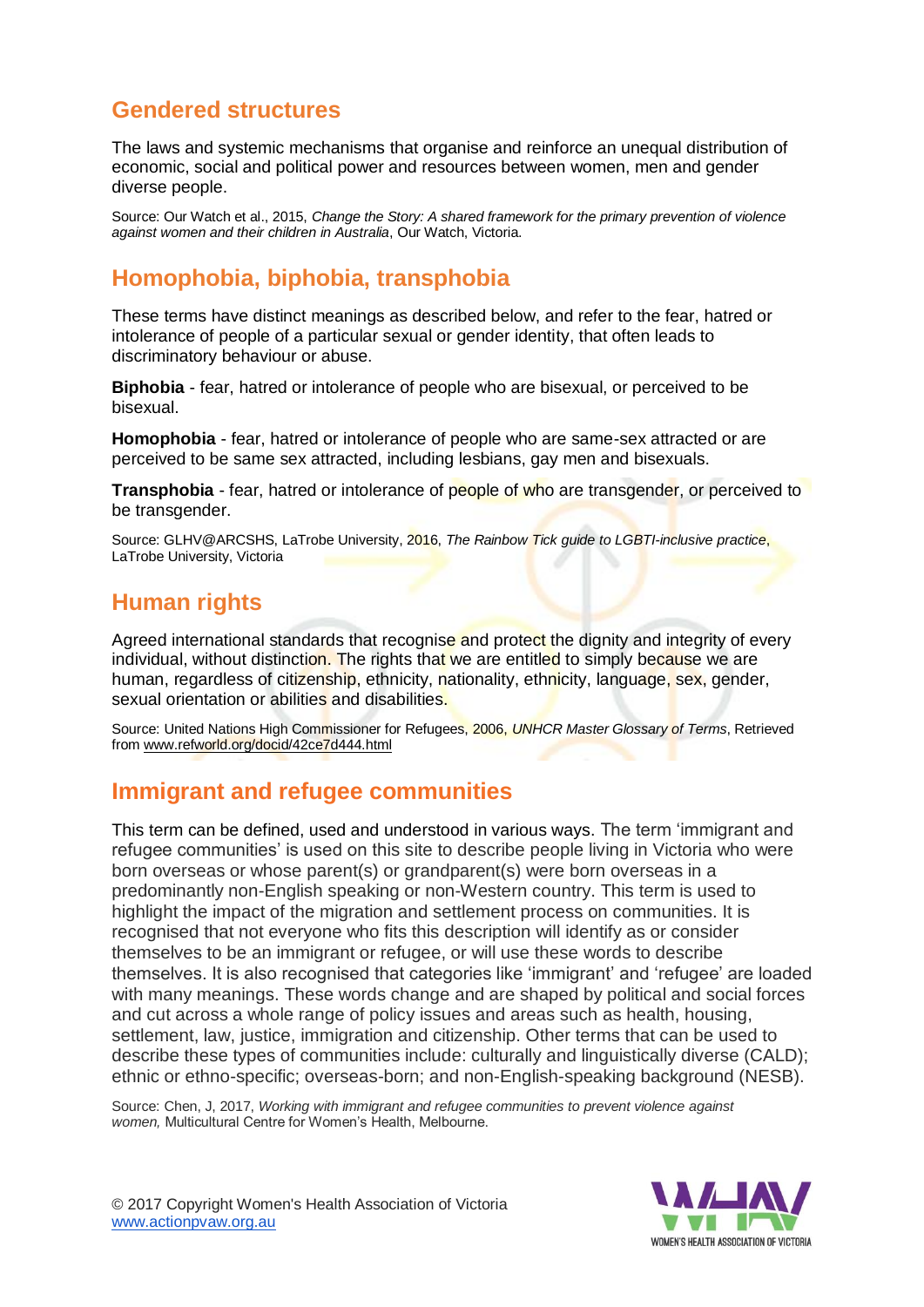## **Integrated health promotion**

Integrated health promotion is an approach used in Victoria to support the delivery of evidence-based initiatives that tackle the socio-economic determinants of priority health and wellbeing problems. The term specifically refers to organisations and agencies within an area (or catchment) working collaboratively to plan, implement and evaluate a mix of health promotion interventions and strategies, including: health education and information; workforce development and training; organisational capacity building; community strengthening; policy and legislative reform.

#### **Inclusive practice or service provision**

The provision of services that is respectful and aware of the culture and beliefs of the recipient. This includes the provision of services that recognise and affirm the values and practices of different ages, abilities, sexualities, genders, cultures, and religions.

Source: GLHV@ARCSHS, LaTrobe University, 2016, *The Rainbow Tick guide to LGBTI-inclusive practice*, LaTrobe University, Victoria.

#### **Intersectionality**

Intersectionality is a way of seeing or analysing the dynamics of power and social inequality in our society. It can be described in different ways: as a theory or approach, a lens or framework, and so on. What is essential to the idea of intersectionality is the recognition that inequalities are rarely the result of any single or distinct factor, like race, socio-economic status or gender. Rather, they are the outcome of different and interacting social positions, power relations and experience. In the context of preventing violence against women, this approach includes recognising how gender inequality interacts with other power and social inequalities.

Sources: Chen, J, 2017, *PVAW Guide to working with immigrant and refugee communities*, Multicultural Centre for Women's Health, 2017; Hankivsky, O, 2014, *Intersectionality 101*, The Institute for Intersectionality Research and Policy, Canada.

#### **Intimate partner violence**

Any behaviour by a woman, man or gender diverse person within a current or past intimate relationship (including current or past marriages, cohabitating or non-cohabitating couples) that causes physical, sexual or psychological harm to those in the relationship. This is the most common form of violence against women.

Source: Our Watch et al., 2015, *Change the Story: A shared framework for the primary prevention of violence against women and their children in Australia*, Our Watch, Victoria.

## **LGBTI and gender diverse**

These are two terms that are often used together but which have different meanings.

- **LGBTI** is an acronym for the terms lesbian, gay, bisexual, transgender and intersex.
	- o **Lesbian** a woman whose primary emotional and sexual attraction is toward other women.



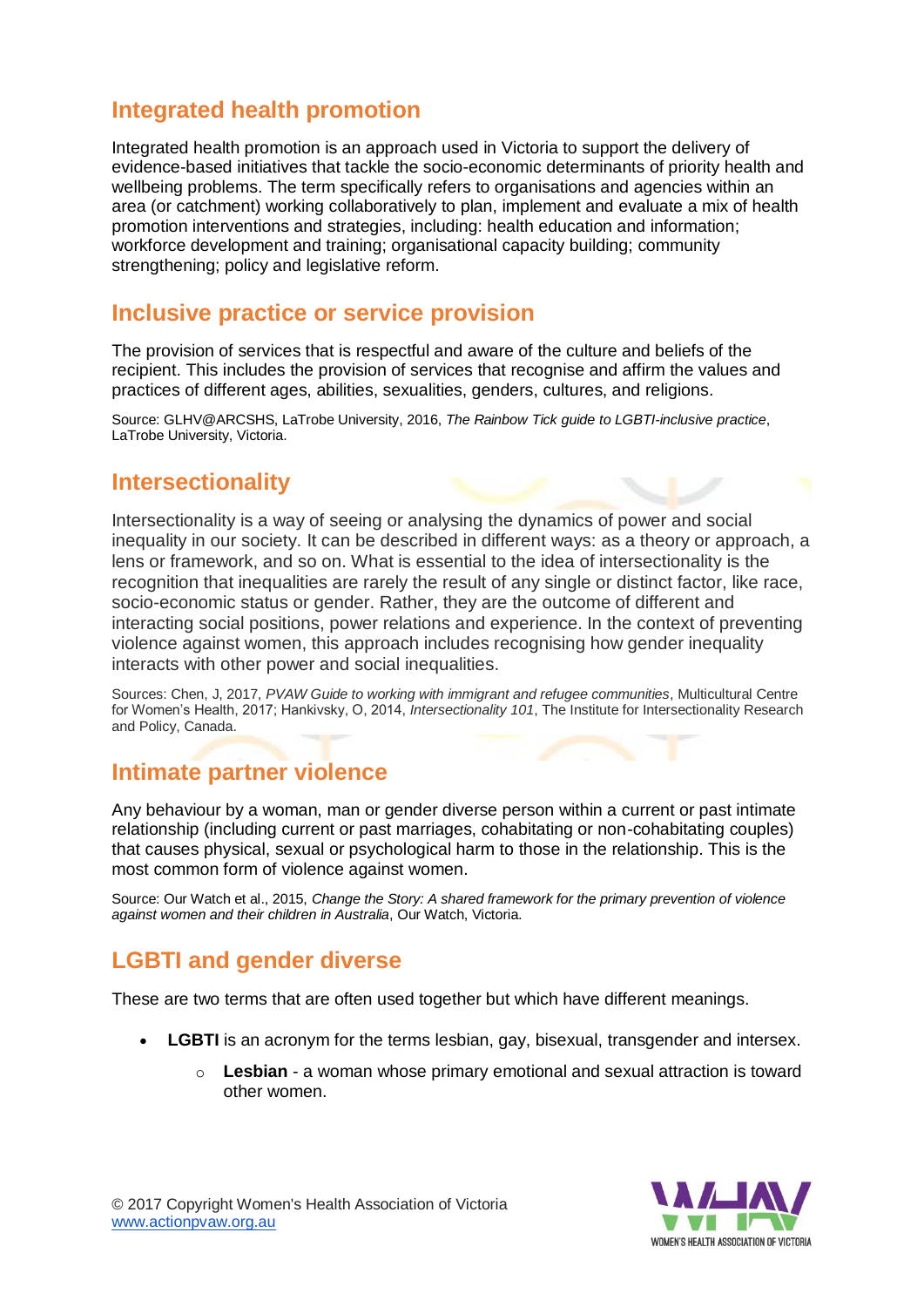- o **Gay** a person whose primary emotional and sexual attraction is toward people of the same sex. The term is most commonly applied to men, although some women use this term.
- o **Bisexual/bi** a person who is sexually and/or emotionally attracted to people of more than one sex. Often this term is shortened to 'bi'.
- o **Trans/ Transgender** a person whose gender identity or expression is different from that assigned at birth or those who sit outside the gender binary.
- o **Intersex** Intersex status has a specific meaning under State and Commonwealth Equal Opportunity and anti-discrimination legislation. Intersex, however, refers to a person who is born with sex characteristics (including genitals, gonads and chromosome patterns) that do not fit typical binary notions of male or female bodies.
- o **Same-sex attracted** is also a term that is used alongside LGBTI. It refers to a person who has sexual and/or emotional attraction toward people of one's own sex.
- **Gender diverse** is a broad term that encompasses a diversity of gender identities and gender expressions including: bigender, trans, transgender, genderqueer, gender fluid, gender questioning, gender diverse, agender and non-binary. Gender diverse refers to identities and expressions that reject the belief that gender is determined by the sex someone is assigned at birth.
- **Sistergirl** and **Brotherboy** is used in some Aboriginal, Torres Strait Islander and South Sea Islander communities to describe or identify a person assigned female or male at birth and identifying or living partly or fully as another gender. However, in other Aboriginal, Torres Strait Islander and South Sea Islander communities, these terms are simply familiar terms used to describe friends or relatives.

Source: GLHV@ARCSHS, LaTrobe University, 2016, *The Rainbow Tick guide to LGBTI-inclusive practice*, LaTrobe University, Victoria.

## **Prevention of violence against women**

In the prevention of violence against women field, *prevention* of violence against women is used as a shortened version of the term *primary prevention* of violence against women. *Primary prevention* is a public health approach that aims to prevent a health problem from occurring in the first place by tackling **its underlying causes or determinants**.

*Primary prevention of violence against women* involves addressing **the gendered drivers and reinforcing factors for violence against women**. Primary prevention is distinct from addressing violence once it has happened (called response or tertiary prevention), and from working with high risk groups showing early signs of violence (called early intervention or secondary prevention).

## **Regional (action) planning**

All regional women's health services develop and deliver regional strategies and/or action plans and these act as a central point around which all other work is planned. This is referred to as regional planning or regional action planning. Regional planning is a

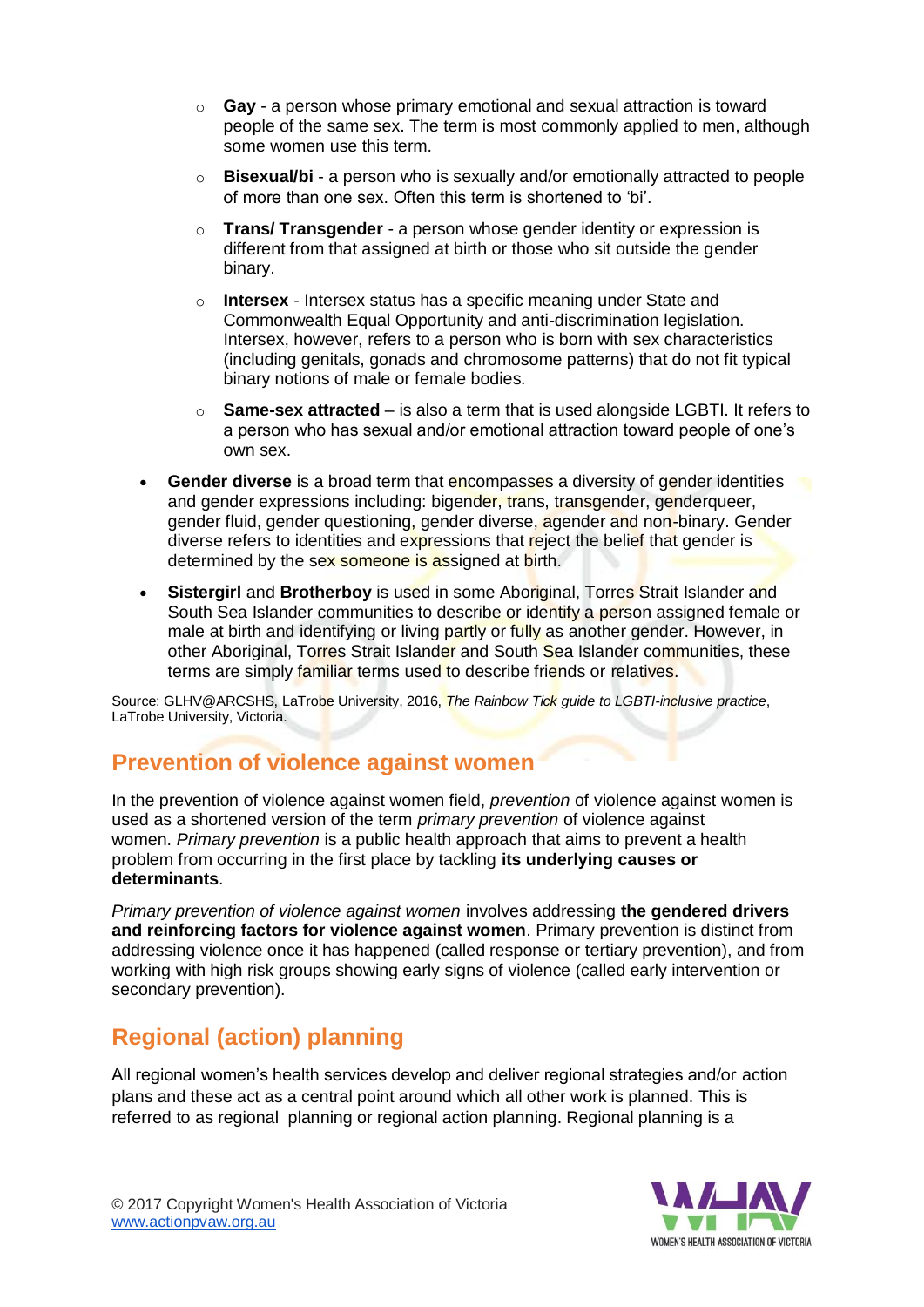collaborative process within regions whereby a community makes decisions about how they can contribute together to the prevention of violence against women. This process is formalised through the development of an agreed regional strategy or plan – which can involve a wide range of community strategies, actions and activities. This plan is then collectively implemented and evaluated.

## **Reinforcing factors for violence against women**

Factors which become significant within the context of the gendered drivers of violence against women. These reinforcing factors do not predict or drive violence against women on their own, however when they interact with the drivers they can increase the frequency or severity of violence.

Source: Our Watch et al., 2015, *Change the Story: A shared framework for the primary prevention of violence against women and their children in Australia*, Our Watch, Victoria.

## **Response (or tertiary prevention)**

Actions addressing violence once it has occurred, that aim to reduce its impact and to prevent its reoccurrence or escalation. It includes support and treatment to women and their children who are affected by violence and programs and interventions for men who use violence.

#### **Sex**

The biological differences between females, males and intersex people. This includes the reproductive organs and their functioning as well as sex-specific hormonal activity. Individuals may identify and be recognised as being a sex other than the one they were assigned at birth or during infancy, or as being intersex or of an indeterminate sex.

### **Sex disaggregated data**

Data that is collected and presented separately on females and males to reflect differences. Such data needs to recognise sub-groups of women and men, enabling cross-classification for ethnicity, culture, age or sexual orientation.

#### **Sexism**

Discrimination based on gender and the attitudes, stereotypes and cultural elements that promote this discrimination. The legal definition of 'sex discrimination' is when a person is treated less favourably than a person of the opposite sex would be treated in the same or similar circumstances

Sources: Australian Women's Health Network, 2014, *Health and the primary prevention of violence against women position paper*, Australian Women's Health Network, Victoria; Australian Human Rights Commission, 2014, *Sex discrimination: Know your rights*, New South Wales.

#### **Sexual harassment**

Unwelcome sexual behaviour, which could be expected to make a person feel offended, humiliated or intimidated. Sexual harassment can be physical, verbal or written. For